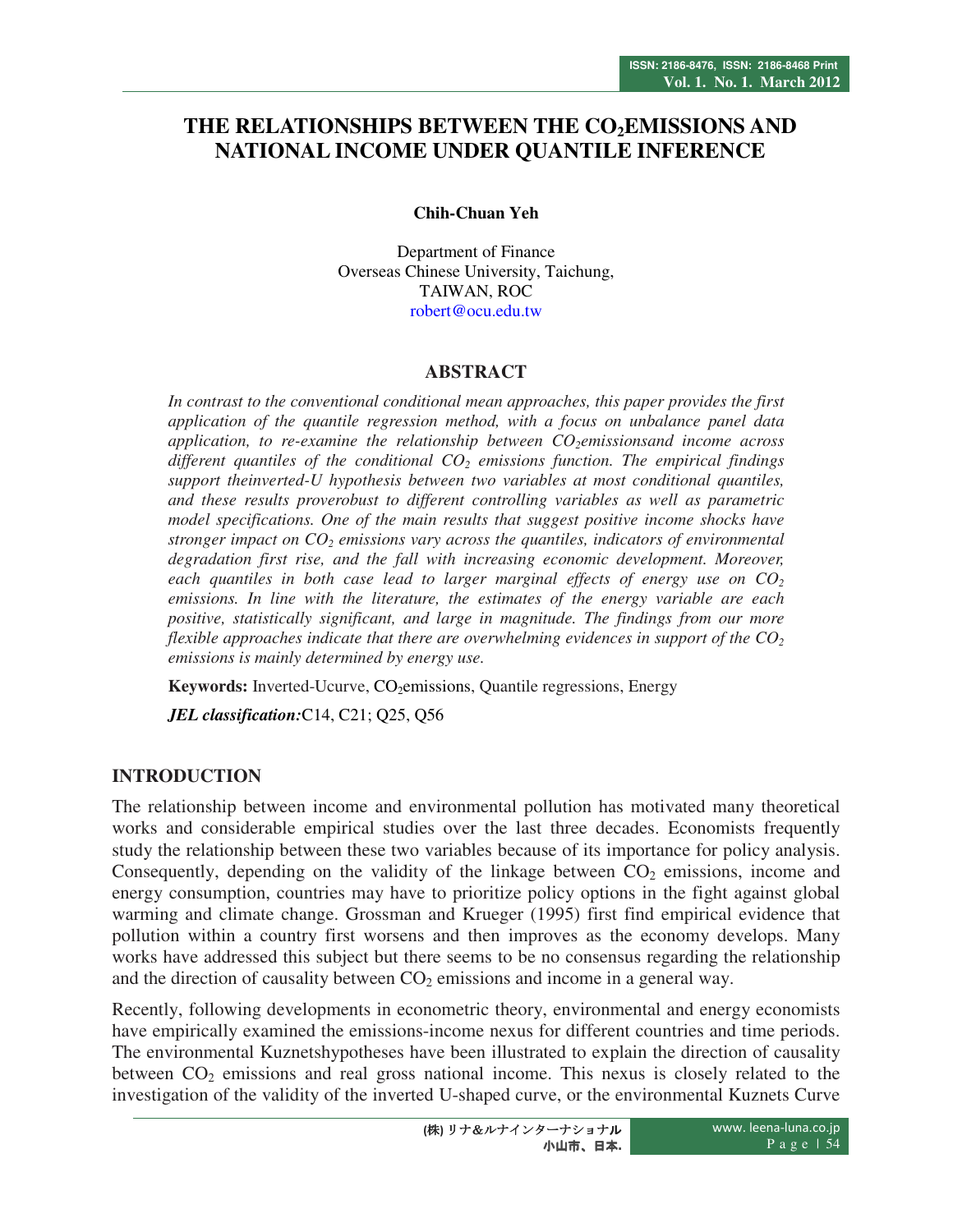(EKC) hypothesis. However, empirical research yields conflicting conclusions about the validity of the environmental Kuznets relationship. Komen, Gerking and Folmer (1997), Schmalensee, Stoker and Judson (1998) and Soytas and Sari (2009) find no evidence to support the environment Kuznets hypothesis. Some studies, including Torras and Boyce (1998) as well asMoomawand Unruh (1997),show evidence for an N-shaped EKC. Jalil and Mahmud (2009) detect a similar quadratic inverted-U association between  $CO<sub>2</sub>$  emissions and income. There is early research in support of the environmental Kuznets hypothesis, including that of Kaufman et al. (1998), Chaudhuri and Pfaff (1998), Panayotou,Sachs and Peterson (1999), Bhattarai and Hammig (2001).This research illustrates that different sample countries and sample periods as well asthe use of static or dynamic model sand different estimators may lead to different estimation results.

#### **AIM OF INVESTIGATION**

Our aim is to investigate whether the inverted-U relationship is well specified for  $CO<sub>2</sub>$ . The main energy use producing the greenhouse effect is carbon dioxide, we focus on this pollutant to investigate the existence of an inverted-U hypothesis in the 73 countries set for the period 1981- 2007. We use a novel methodology, the quantile regression inference, based on Koenker (2000, 2005). The motivation to use quantile regressions to determine the relationship between  $CO<sub>2</sub>$ emissions and income is twofold. First, the quantile regression estimator is robust against outlying dependent variable observations. This is important because the right tail characterizes the conditional  $CO<sub>2</sub>$ emissions distribution. Second, the quantile regression estimator potentially givesone solution to each quantile. Therefore, we may assess how policy variables affect countries according to their position with regard to the  $CO<sub>2</sub>$  emissions distribution. The quantile regression developed by Koenker and Bassett (1978) and popularized by Buchinsky (1998) extends the estimation of the ordinary least squares (OLS) of the conditional mean to different conditional quantile functions. Conditional quantile regressions minimize the asymmetrically weighted sum of absolute errors. Many areas of applied econometrics, such as investigations of wage structure, earning mobility, educational attainment, value at risk, option pricing, capital structure, and economic development, now employ quantile regressions for empirical work. Koenker (2000) and Koenker and Hallock (2001) provide an excellent discussion of the intuition behind quantile estimators and various empirical examples.

This paper is organized as follows. For the examination of the inverted-U hypothesis between CO2 emissions and income, Section 2 provides a basic introduction of the conditional quantile of both parametric and semi-parametric model specifications. Section 3 describes the data sources, summarizes the empirical results, and checks the robustness of different control variables. Section 4 concludes.

#### **Quantile regressions in CO2 emissions and national income**

To date, the most commonly used empirical model to characterize the inverted-U hypothesis is the following parametric quadratic specification:

$$
CO_i = \beta_0 + \beta_1 p c g d p_i + \beta_2 p c g d p_i^2 + w_i' \gamma + \varepsilon_i,
$$
\n(1)

where  $^{\circ}CO$  is the  $CO_2$  emissions per capita,  $^{\circ}pcgdp$  denotes the per capita GDP (level of economic development) and the vector '*w*' contains other determinants of emissions. If there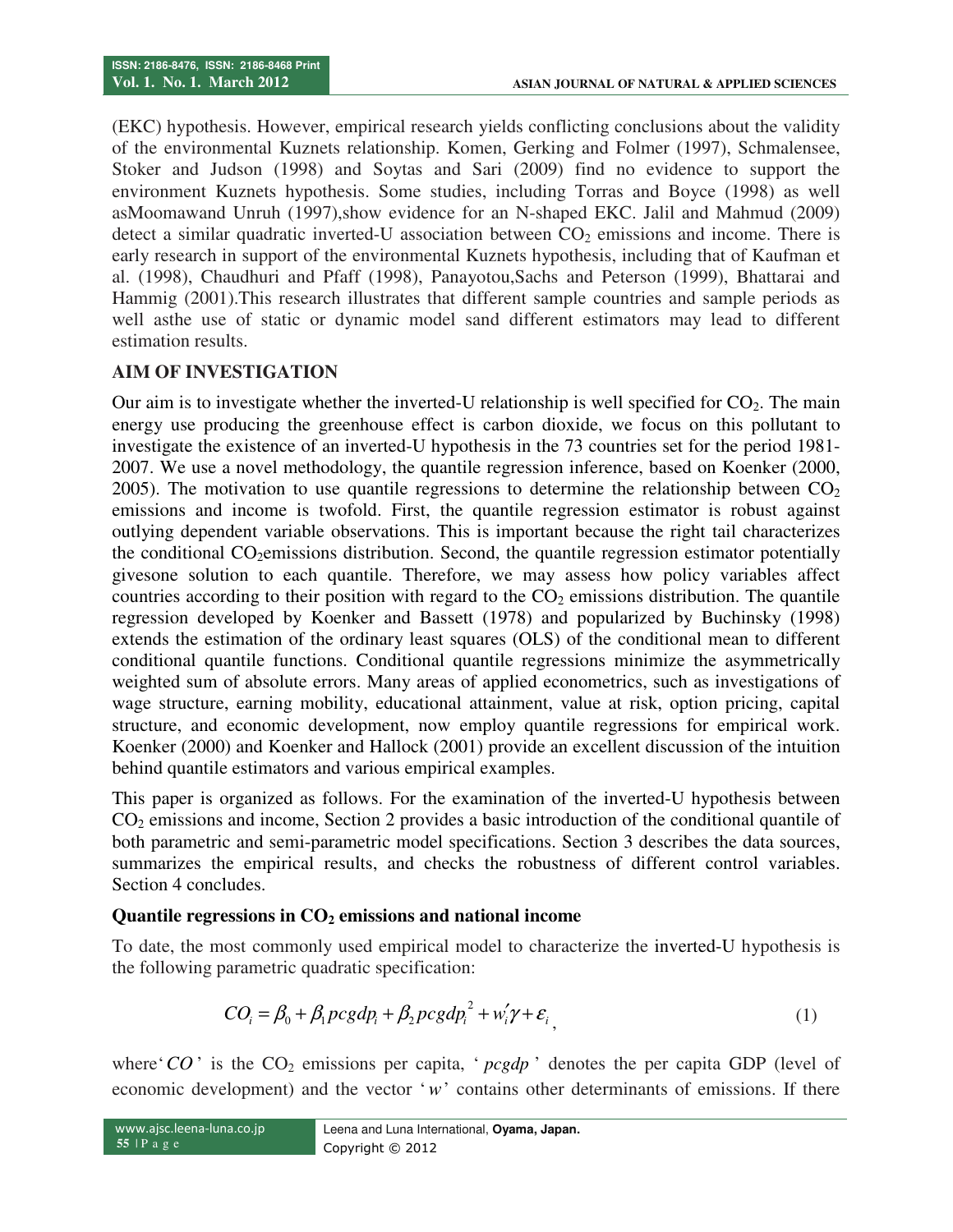were an inverted-U-shaped link between emissions and economic development, as conjectured by Kuznets (1955), we would expect  $\beta_1$  to be significant and positive and  $\beta_2$  to be significant but negative. The Ordinary Least Squares (OLS) estimation provides a convenient method of estimating such conditional mean models.

Quantile regression, developed by Koenker and Bassett (1978) and popularized by Buchinsky (1998), extends estimation of ordinary least squares (OLS) of the conditional mean to different conditional quantile functions. Conditional quantile regressions minimize an asymmetrically weighted sum of absolute errors. Quantile regression is outlined as follows:

$$
y_i = x_i' \beta_\tau + u_{\tau i} \tag{2}
$$

$$
Quantile_{\tau}(y_i | x_i) = x_i' \beta_{\tau}
$$
\n(3)

where *y*<sub>i</sub> equals the dependent variable (i.e.,  $CO_2$  emissions),  $x'_i$  equals a vector of independent variables (i.e.,  $\text{pcgdp}$ ,  $\text{pcgdp}^2$  and other control variables),  $\beta$ <sub>*τ*</sub>equals the vector of parameters associated with the  $\tau^{th}$  percentile, and  $u_{\tau i}$ equals an unknown error term. Unlike ordinary least squares (OLS), the distribution of the error term  $u_{\tau i}$  remains unspecified in equation (2). We only require that the conditional  $\tau^{th}$  quantile of the error term equals zero, that is, Quantile<sub>t</sub> ( $u_{\tau i} | x_i$ ) = 0. *Quantile<sub>t</sub>* ( $y_i | x_i$ ) =  $x_i' \beta_\tau$  equals the  $\tau^{th}$  conditional quantile of y given x with  $\tau \in (0,1)$ . By estimating  $\beta_t$ , using different values of  $\tau$ , quantile regression permits different parameters across different quantiles of  $CO<sub>2</sub>$  emissions. In other words, repeating the estimation for different values of τ between 0 and 1, we trace the distribution of *y* conditional on *x* and generate a much more complete picture of how explanatory variables affect the dependent variable.

Furthermore, instead of minimizing the sum of squared residuals to obtain the OLS (mean) estimate of  $\beta$ , the  $\tau^{th}$  quantile regression estimate  $\beta_{\tau}$  solves the following minimization problem:

$$
\min_{\beta} \left[ \sum_{i \in \{i: y_i \ge x'_i \beta\}} 2\tau \middle| y_i - x'_i \beta \middle| + \sum_{i \in \{i: y_i < x'_i \beta\}} 2(1 - \tau) \middle| y_i - x'_i \beta \middle| \right] \tag{4}
$$

That is, the quantile approach minimizes a weighed sum of the absolute errors, where the weights depend on the quantile estimated. Thus, the estimated parameter vector remains less sensitive to outlier observation on the dependent variable than the ordinary-least-squares method. The solution involves linear programming, using a simplex-based algorithm for quantile regression estimation as in Koenker and d'Orey (1987). The median regression occurs when  $\tau = 0.5$  and the coefficients of the absolute values both equal one. When  $\tau = 0.75$ , for example, the weight on the positive errors equals 1.5 and the weight on the negative errors equals 0.5, implying a much higher weight associates with the positive errors and leads to more negative than positive errors. In fact, the optimization leads to 75-percent (25-percent) of the errors less (greater) than zero.

Much of applied econometrics may be viewed as an elaboration of the linear regression model, illustrated in Eq. (1), and as an associated estimation method of ordinary least squares. A useful feature of the quantile regression is its distinction from the former; therefore, it does not have to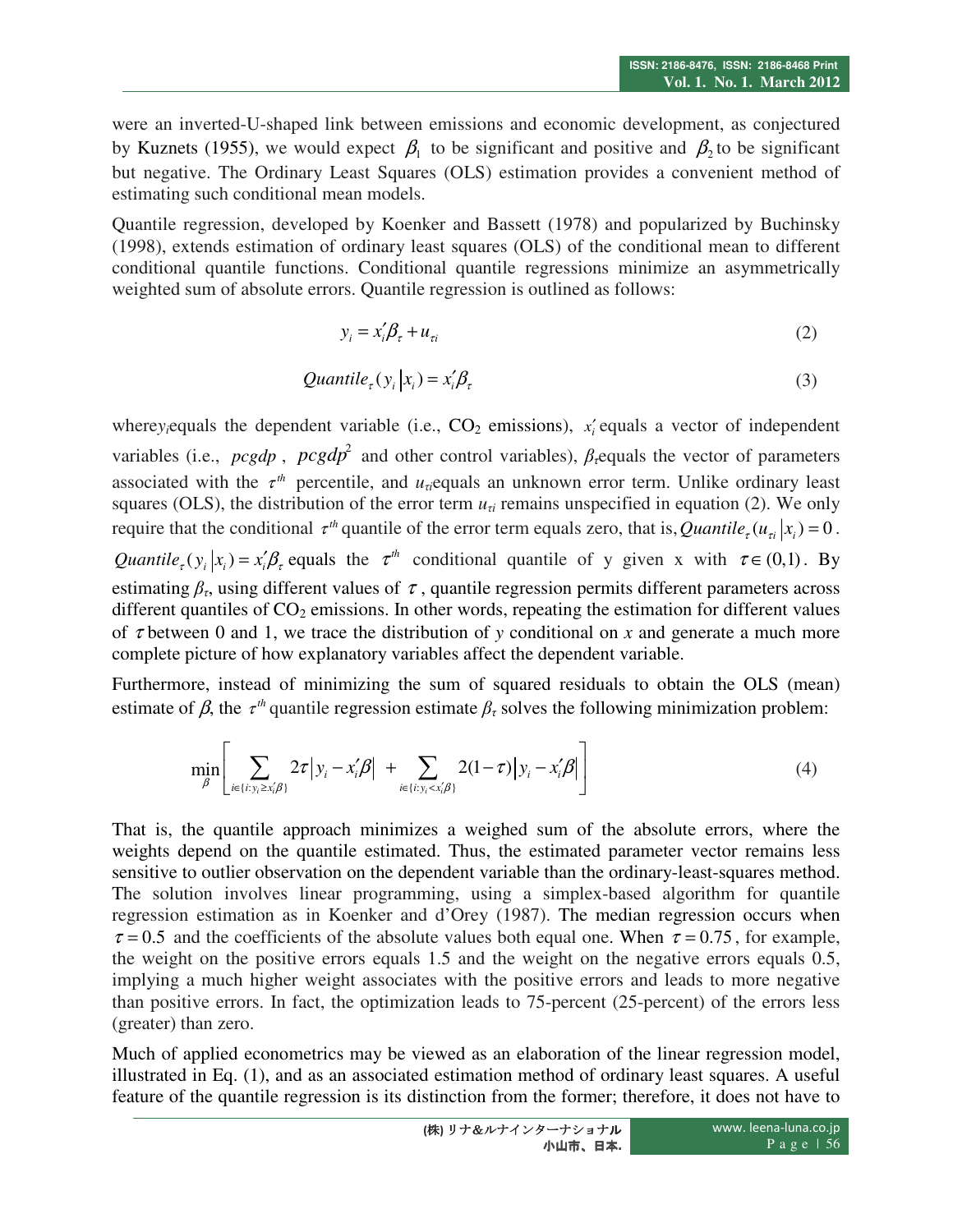represent a central tendency of a distribution. We could go further and compute several different regression curves corresponding to the various percentage points of the distributions,thus creatinga more complete picture of the set. For the entire conditional distribution, it is not satisfactory to characterize only the mean (or median) behavior. In other words, a quantile regression is robust to the presence of outliers.

## **DATA SOURCES AND EMPIRICAL RESULTS**

#### **Data sources**

This dataset consists of a cross-section of 73 countries pooled over the 1981-2007 period andtaken from the World Development Indicators published by the World Bank. Table 1 lists the sample countries, and Table 2 provides descriptive statistics and simple correlation coefficients between the variables in the model. Allof the data are annual and in natural logarithms. The Carbon Dioxide Information Analysis Center of Oak Ridge National Laboratory and the International Energy Agency (IEA) originally provided the  $CO<sub>2</sub>$ emissions ( $^{\prime}CO<sub>2</sub>$ ) and the total energy used('energy'). The '*energy*' is in kilotons of oil; '*CO2*',which includes carbon dioxide produced during consumption of solid, liquid, and gas fuels and gas flaring, is also measured in kilotons. We proxy the level of economic development by the logarithm of per capita GDP, or *pcgdp*, which is based on purchasing power parity and spliced at 2005 as the base year.

Empirical results from the models including no conditioning variable are presented along with those including two alternative sets of conditioning variables. First, the *energy*-information set includes the energy use, in which crude oil, natural gas, and coal are important in residential and industrial energy needs, transportation, and electricity. We believe that the burning of fossil fuels is essential in every country, as it is used for the production of goods and services. The burning of fossil fuels radiates a high amount of  $CO<sub>2</sub>$  and pollutes our environment. Several studies have empirically and theoretically shown that an increase in energy use results in greater economic activity (see, for example, Sharma, 2011; Hooi and Smyth, 2010; Yuan, Kang, Zhao and Hu, 2008; Liu, 2005; Wolde-Rufael, 2004; Morimoto and Hope, 2004 and Stern, 2000).

Moreover, the control variables for testing the validity of the Environment Kuznets hypothesis include the total population('*pop*') and the share of the industry('*indy*') and service('*serv*') sectors in the GDP in the model. The significant positive correlations between CO<sub>2</sub>emissions and each of the variables considered are not unexpected because all human activities increase  $CO<sub>2</sub>$ emissions. These factors, in addition to per capita GDP and energy, may be important in determining a country's level of  $CO<sub>2</sub>$  emissions. Indeed, two countries with similar levels of technology and endowments may have significantly different industrial structures as a result of past investment decisions. The differences in the composition of the production procedure between the industry and service sectors may lead to differences in the opportunity cost of reducing emissions. A regression of emissions to control for the difference in economics structure may improve the specification.

#### **The main results of parametric quantile models**

In Panel A of Table 3, we first summarize the results from the parametric conditional mean and quantile regressions from Eq. (2) without considering any control variables. In this simple form, the conditional mean results in column (1) show that the estimates of 'pcgdp' and 'pcgdp<sup>2</sup>' are 3.0777 and −0.1384, respectively. Bothare significant at the 1% leveland have the expected signs, thus providing preliminary support for the inverted-U hypothesis.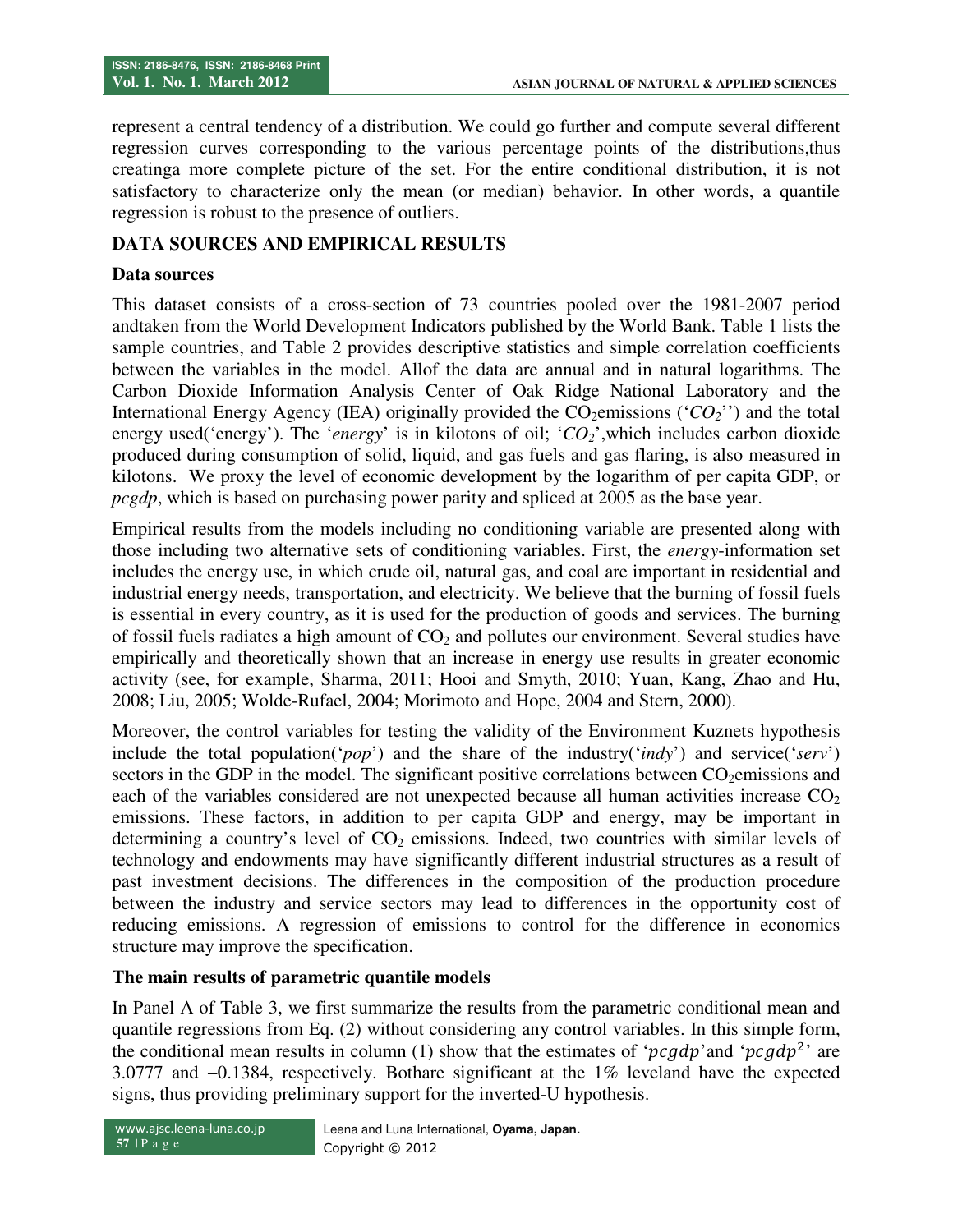In contrast, five quantile estimates for the most basic specification are also obtained for  $\tau=0.05$ , 0.25, 0.5, 0.75 and 0.95 and shown in columns (2) to (6). Although all coefficients have the expected signs, we find that estimate of the *pcgdps* quared term in the  $5<sup>th</sup>$  quantileis insignificant, which suggests that the inverted-U hypothesis is valid in the middle and upper tail distribution of  $CO<sub>2</sub>$  emissions but not valid in the lower quantiles. That is, the quantile approach minimizes the weighed sum of the absolute errors, where the weights depend on the quantile estimated. Therefore, the estimated parameter vector remains less sensitive to outlier observations of the dependent variable than the ordinary least squares method. The solution involves linear programming with a simple based algorithm for quantile regression estimation, similar to Koenker and d'Orey's (1987) work. These findings are suggestive of the potential information and gains associated with the estimation of the entire conditional  $CO<sub>2</sub>$  emissions distribution, as opposed to the estimation of the conditional mean only.

Along with output, the known energy consumption is another important determinant of  $CO<sub>2</sub>$ emissions. Starting with the seminal study of Kraft and Kraft (1978), a large number of studies have tested the energy consumption and economic growth nexus. Examples of this strand of research include Masih and Masih (1996), Yang (2000), Wolde-Rufael (2006), Narayan and Singh (2007), Narayan et al. (2008) andApergis and Payne (2010).Similarly, Liu (2005) determined that the inclusion of energy consumption in the regression implies that  $CO<sub>2</sub>$ emissions are likely to fall with income. Most of the existing literature uses the environmentgrowth nexus and energy-growth nexus in a single model. In Panel B of Table 3, we report the conditional mean and the conditional quantile estimates with additional explanatory factors as 'energy'. From column (1), we can see that the main finding of the conditional results does not change. This finding is a significant and positive '*pcgdp*' coefficient and a significant and negative '*pcgdp*<sup>2</sup>' estimate. Analyzing the corresponding significance level (now both at 1%), we are inclined to conclude that the evidence of the inverted-U hypothesis is even stronger. As expected, the coefficient of energy has a positive and highly significant impact on  $CO<sub>2</sub>$ emissions. In other words, an increase in energy use is found increase pollution in a given countryby about 1.0557 points.

In contrast to the mean equation, the estimated regression quantiles for the conditional  $CO<sub>2</sub>$ emissions distribution, reported in columns (2) to (6) for  $\tau$ =0.05, 0.25, 0.5, 0.75 and 0.95, shows trong evidence of an inverted-U curve for countries in all quantiles. This finding shows that energy is important in determining a country's level of  $CO<sub>2</sub>$  emissions. Panel A of Table 4 reports the robustness check, controlling for the additional explanatory factors such as '*pop*', '*indy*' and '*serv*' in the emissions regression model. We find that the estimates of the controlling variables are positive and statistically significant. Moreover, the results of estimated regression quantiles show similar evidence of an inverted-U curve. This finding is in sharp contrast with the results obtained when considering energy control variables. We also find that the marginal contribution of economic development on  $CO<sub>2</sub>$  emissions differs according to the extent of pollution levels.

In addition, the marginal effects of the control variables on the  $CO<sub>2</sub>$  coefficient vary significantly with the conditional emissions distribution. For example, the estimates for 'energy' are all positive and significantly different from zero across all quantiles, i.e., 'energy' is found to increase pollution in a significant way in all cases. However, the quantile process for 'energy' exhibits a nonlinear trend with a strong impact on countries in the middle quantiles of the conditional  $CO<sub>2</sub>$  emissions distribution. The impact of the coefficient of population, 'pop', on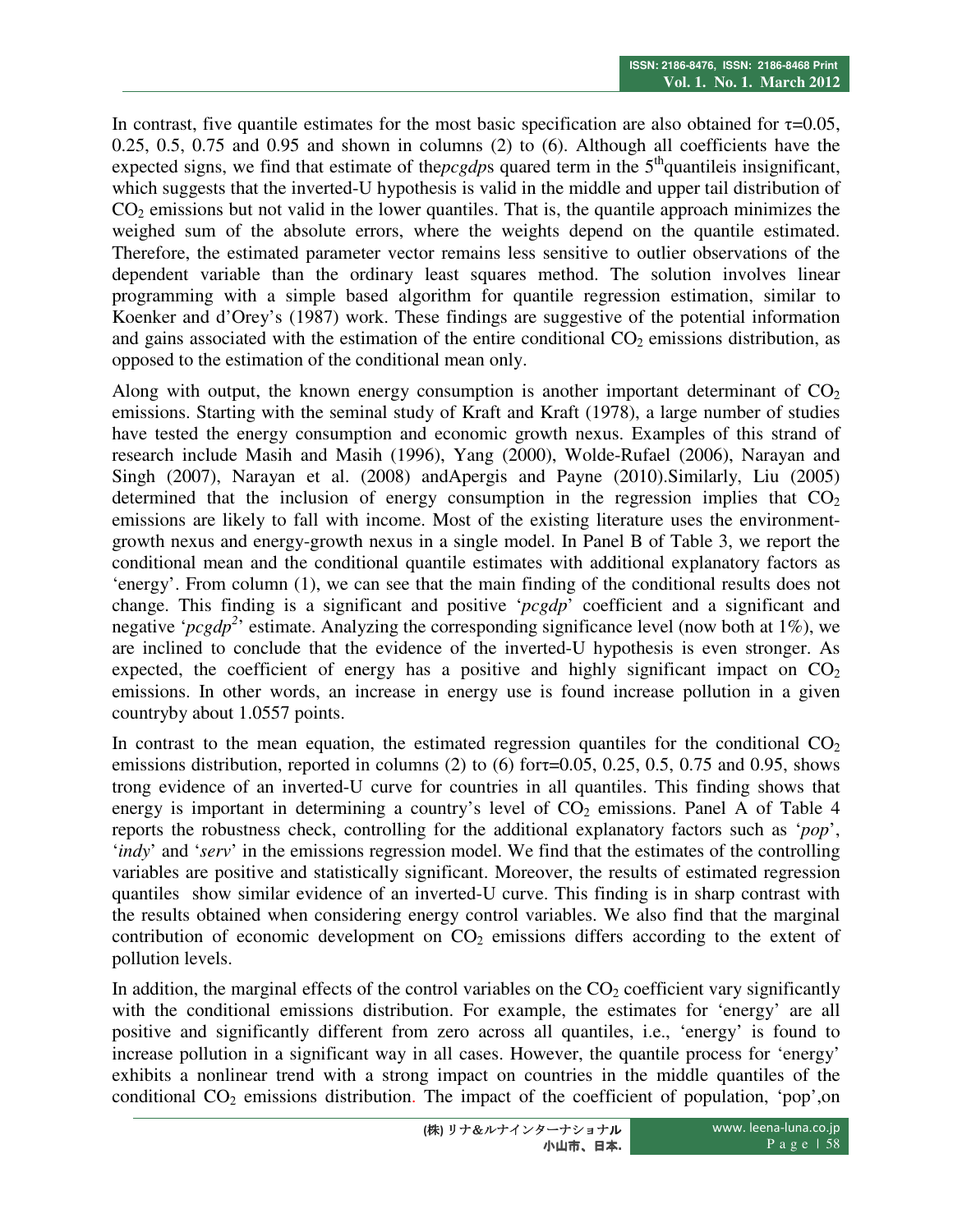$CO<sub>2</sub>$  emissions is 0.3585 when using OLS estimates of the conditional mean function. The population elasticity's lowest unit reveals that there are similar results with traditional static model estimation techniques. Examples of this form of research include Dietz and Rosa (1997), Cole and Neumayer (2005) and Poumanyvong and Kaneko (2010).Despite the positive sign for the coefficients of 'pop' in all quantiles, the magnitudes are monotonically decreasing along the quantile index. In contrast to the quantile process of energy, the elasticity of the  $CO<sub>2</sub>$  exhibits a linear, increasing trend. There is some indication that the impact of 'energy' is larger than 'pop' for countries in the upper tail of the  $CO<sub>2</sub>$  emissions distribution. This result suggests that population growth will initially lead to increased pressure on natural resources because of the increasing demand for goods and services. Eventually, the population growth will expand across the landscape. With economic development, the impact of energy use has replaced population when determining  $CO_2$  emissions. According to Sharma (2011) and Kahn and Schwartz (2008), environmental standards and regulations are often becoming a part of energy and environmental policy.

Moreover, the estimated coefficients for the two control variables for economic structure, '*indy*' and '*serv*', are related to the conditional pollution in a significantly positive way. As expected, the coefficient for the industry sector as a percentage of GDP is larger than that for the services sector as a percentage of GDP in most quantiles. Additionally, it appears that the impact of the service sector on  $CO<sub>2</sub>$  emissions exhibits a larger effect in the lower tails of the conditional pollution distribution. These findings are reasonable because the control variables may influence  $CO<sub>2</sub>$  emissions differently depending on the degree of the country's pollution.

In summation, depending on which control variables are included, we find inconsistent results regarding the validity of the inverted-U environmental Kuznets curve using a conditional mean approach. Using a quantile regression, and depending on the null or control variables and information sets that are included, we find strong evidence in support of the inverted-U environmental Kuznets curve at different quantiles of the conditional distribution of  $CO<sub>2</sub>$ emissions. In all cases, the middle-upper tail quantile of the pollution distribution provides strong evidence in support of the environmental Kuznets hypothesis. On the other hand, the lower tail  $(5<sup>th</sup>)$  quantile of the unconditional CO<sub>2</sub> emissions distribution consistently suggests the opposite case, irrespective of what control variables are included. Obviously, the findings that cannot be detected by the conventional conditional mean approach encourage the use of quantile regression techniques and the estimation of the entire conditional  $CO<sub>2</sub>$  emissions distribution.

## **CONCLUDING REMARKS**

This research attempted to revisit some of the issues addressed earlier in the inverted-U curve literature using the parametric quantiles models and broadly pooled data statistics. Conventionally, the inverted-U hypothesis is investigated using OLS methods to estimate the conditional mean function. In contrast, this study implements the quantile regression to reexamine the validity of the inverted-U hypothesis across different conditional quantiles of  $CO<sub>2</sub>$ emissions function. We find overwhelming evidence in support of the inverted-U hypothesis atmost conditional quantiles fromthe parametric quantile model. These findings may provide some answers to the conflicting results found in the existing empirical research. In addition, we also find that the effects of other control variables on  $CO<sub>2</sub>$  emissions vary significantly in different quantiles.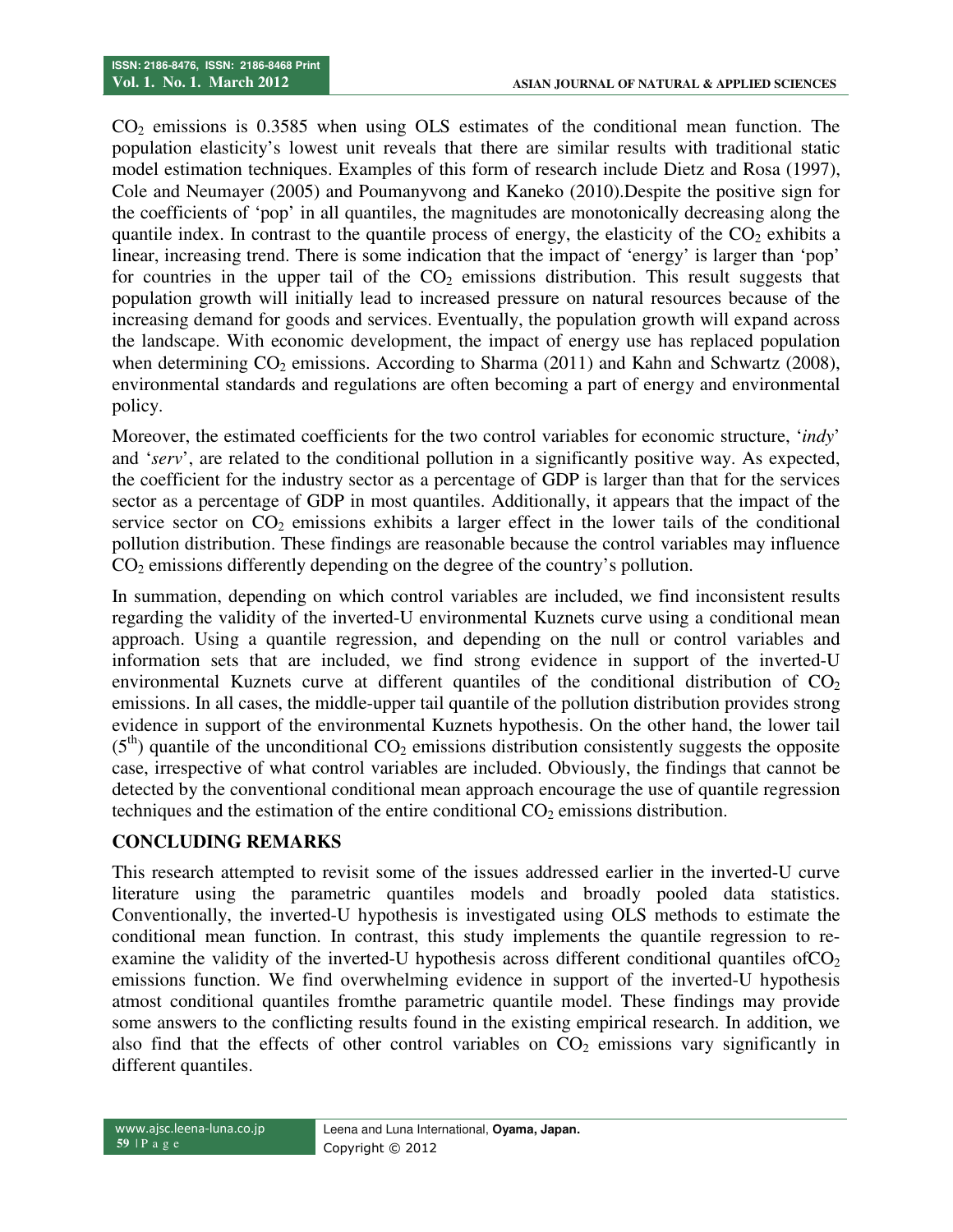Furthermore, energy use has a statistically significant effect on  $CO<sub>2</sub>$  emissions in all quantiles, and the population growth, industry and service sectors in GDP have a statistically significant and positive effect on each quantile. These findings strongly illustrate that per capita GDP is not one of the main determinants of  $CO<sub>2</sub>$  emissions. The main policy implications emerging from our study is as follows. First, with economic development, population growth, energy regulations and economic structures often become a part of the environmental policy based on the country's  $CO<sub>2</sub>$  emissions position. The second implication that is derived from our findings addresses the impact of energy consumption. We find that the energy variable has a positive and highly significant effect on all of the selective quantiles in the regression models. Therefore, regardless of a country's pollution position, as industrial outputs in countries expand, the industries will exert more pressure on the environment, leading to more emissions. Thus, we should consider stricter environmental and energy policies.

# **REFERENCE**

Apergis, N. and Payne, J. E., 2010. A panel study of nuclear energy consumption and economic growthEnergy Economics 32, 545-549.

Bhattarai M. and Hammig, M., 2001. Institutions and the Environmental Kuznets Curvefor Deforestation; A cross-country Analysis for Latin America, Africa and Asia WorldDevelopment 29, 995-1010.

Buchinsky, M. (1998), "Recent advances in quantile regression models: a practical guideline for empirical research "Journal of Human Resources 33, 88-126.

Chaudhuri, S, and Alexander, P., 1998. Household Income, Fuel Choice, and Indoor AirQuality: Microfoundations of an Environmental Kuznets Curve, mimeo, ColumbiaUniversity Economics Department.

Cole, M. A., andNeumayer, E., 2005. Environmental policy and the environmental Kuznets curve: can developing countries escape the detrimental consequences of economic growthIn P. Dauvergne (Ed.), International Handbook of Environmental Politics: 298-318. Cheltenham and Northampton: Edward Elgar.

Dietz, T. and Rosa, E. A., 1997. Effects of Population and Affluence on CO2 Emissions Proceedings of the National Academy of Sciences 94, 175-179.

Grossman, G., Krueger, A., 1995.Economic environment and the economic growth.QuarterlyJournal of Economics 110, 353-377.

Hooi, L. and Smyth,  $R_{1,2010}$ ,  $CO<sub>2</sub>$  emissions, electricity consumption and output in ASEAN Applied Energy 87, 1858-1864.

Jalil, A. and Mahmud, S. F., 2009. Environment Kuznets curve for  $CO<sub>2</sub>$  emissions: A conitegration analysis for China Energy Policy 37, 5167-5172.

Kahn M. E. and Schwartz, J., 2008.Urban air pollution progress despite sprawl: the "greening" of the vehicle fleetJournal of Urban Economics63, 775-787.

Kaufmann, R. K., Davidsdottir, B., Garnham, S., and Pauly, P., 1998.The determinants of atmospheric  $SO_2$  concentrations: Recondsidering the environmental Kuznets curve Ecological Economics 25, 209-220.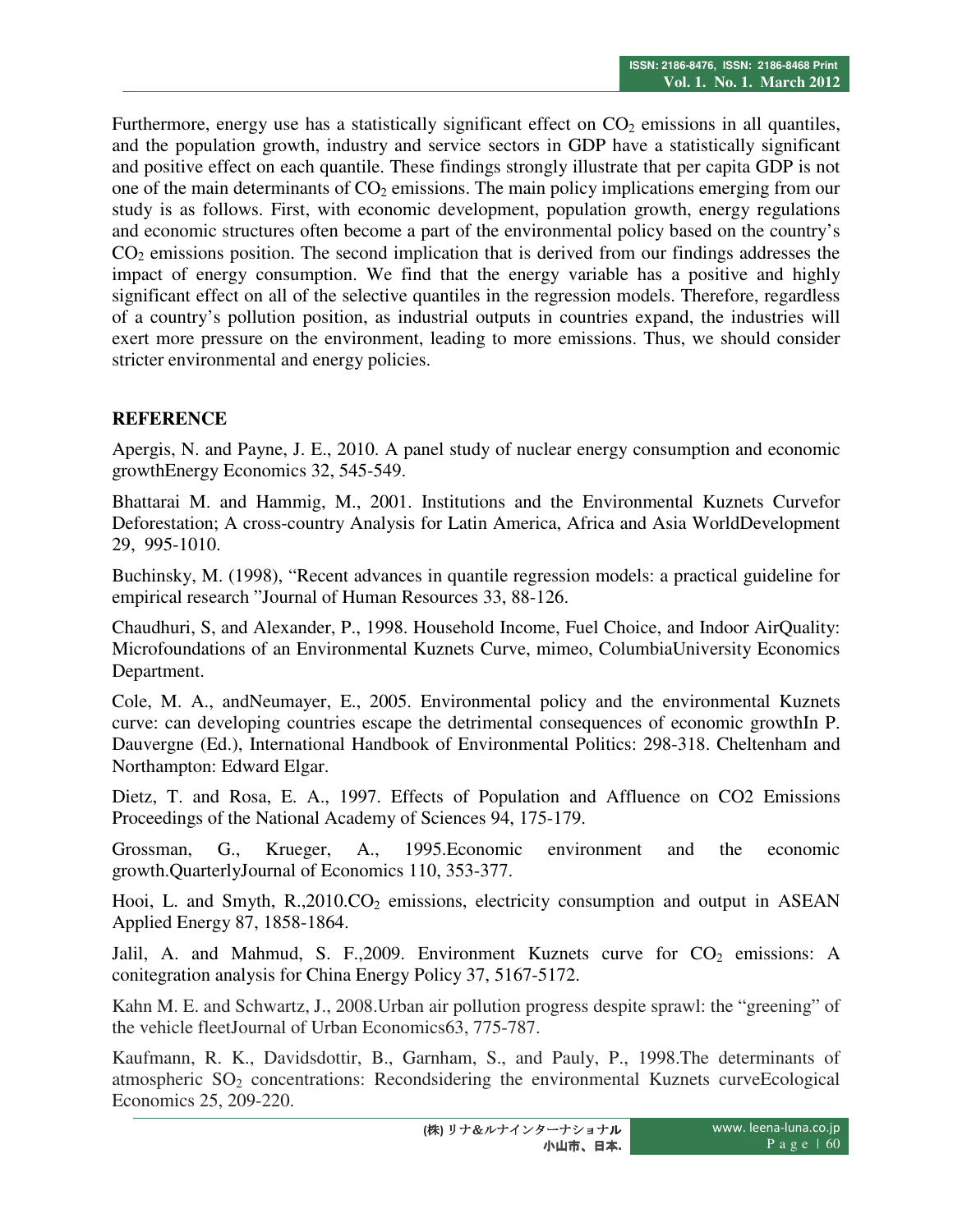Koenker, R., 2000.Galton, Edgeworth, Frisch, and prospects for quantile regression in econometricsJournal of Econometrics95, 347-374.

Koenker, R., Bassett, G., 1978. Regression quantilesEconometrica 46, 33-50.

Koenker, R., and d'Orey, V., 1987. Computing regression quantilesAppliedStatistics 36, 383- 393.

Koenker, R., Hallock, K.F., 2001.Quantile regression Journal of Economic Perspectives 15, 143- 156.

Koenker, R., 2005.Quantile Regression Cambridge University Press, New York, USA.

Komen, R., S.Gerking, and Folmer, H., 1997. Income and Environmental R&D: Empirical Evidence from OECD Countries Environment and Development Economics 2, 505-515.

Kraft, J., Kraft, A., 1978.On the relationship between energy and GNP Journal of Energy Development 3, 401–403.

Kuznets, S., 1955.Economic growth and income inequality. American Economic Review 45, 1- 28.

Liu,  $X$ , 2005. Explaining the relationship between  $CO<sub>2</sub>$  emissions and national income: theroleofenergyconsumption EconomicsLetters87,325-328.

Masih, A.M.M., Masih, R., 1996. Energy consumption, real income and temporal causality results from a multi-country study based on cointegration and error correction modeling techniques Energy Economics 18, 165–183.

Moomaw, W.R., and Unruh, G. C.,1997.Are environmental Kuznests curve misleading us? The case of CO<sub>2</sub>emissionsEnvironment and Development Economics 2, 451-463.

Morimoto, R., Hope, C., 2004. The impact of electricity supply on economic growth in Sri LankaEnergy Economics 26, 77–85.

Narayan, P.K., Singh, B., 2007.The electricity consumption and GDP nexus for the Fiji IslandsEnergy Economics 29, 1141-1150.

Narayan, P.K., Narayan, S., Prasad, A., 2008. A structural VAR analysis of electricity consumption and real GDP: evidence from the G7 countries Energy Policy 36, 2765-2769.

Panayotou, T., Sachs, J., and Peterson, J., 1999. Developing Countries and the Control of Climate Change:Empirical EvidenceHarvard Institute for International Development CAER II Discussion Paper No. 45.

Poumanyvong, P.and Kaneko, S., 2010.Does urbanization lead to less energy use and lower CO2 emissions? A cross-country analysisEcological Economics 70, 434-444.

Schmalensee, R., Stoker, T. M., and Judson, R. A.,1998.World carbon dioxide emissions: 1950- 2050 Review of Economics and Statistics 80, 15-27.

Sharma, S. S.,2011.Determinants of carbon dioxide emissions: Empirical evidence from 69 countries AppliedEnergy 88, 376-382.

Soytas, U., Sari, R., 2009. Energy consumption, economic growth, and carbon emissions: challenges faced by an EU candidate memberEcological Economics68, 1667-1675.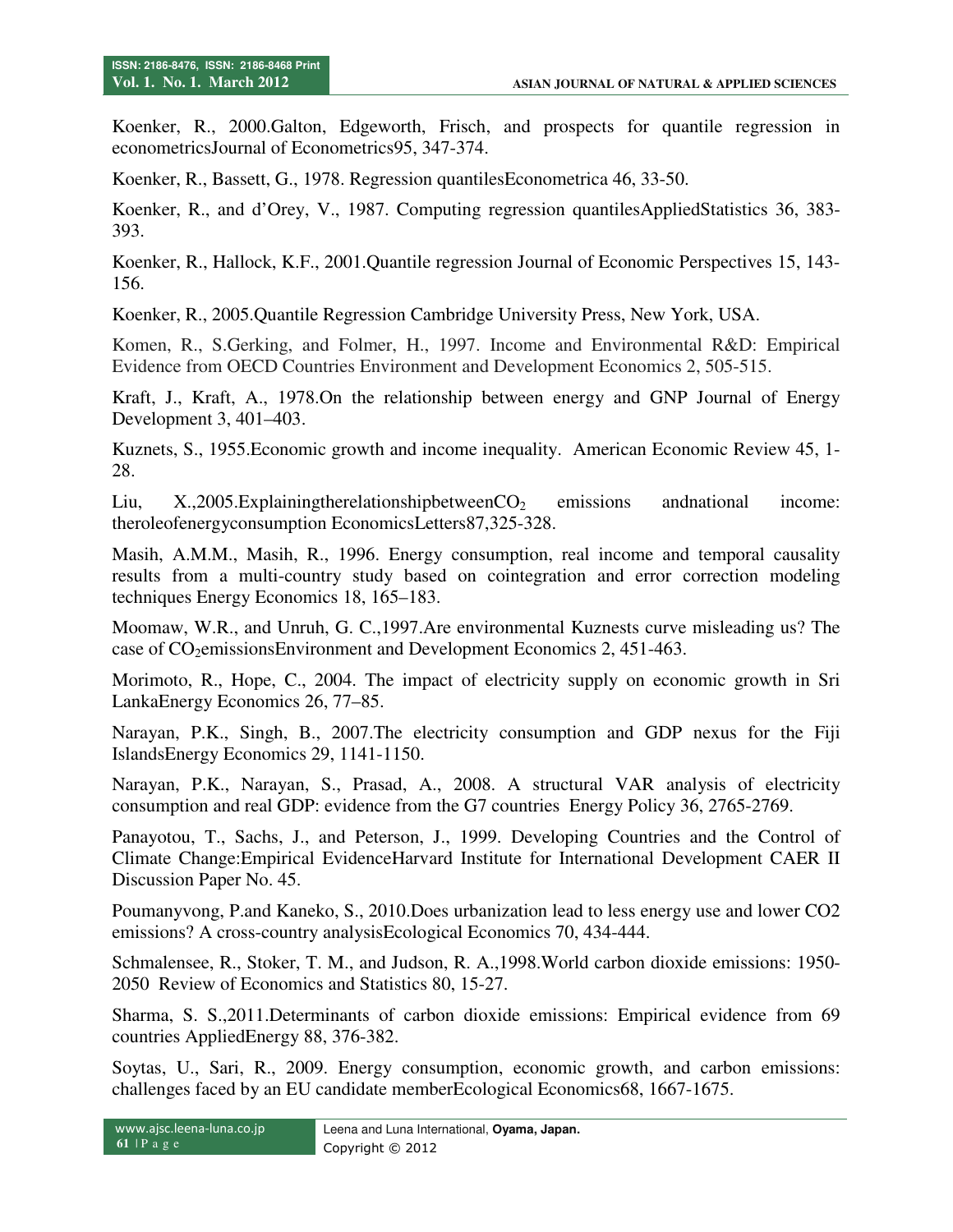Stern, D.I., 2000. A multivariate cointegration analysis of the role of energy in the US macroeconomyEnergy Economics 22, 267–283.

Torras, M., and Boyce, J. K.,1998.Income, inequality, and pollution: A reassessment of the environmental Kuznets curveEcologicalEconomics 25, 147-160.

Wolde-Rufael, Y., 2004. Disaggregated energy consumption and GDP; the experience of Shanghai, 1952–99 Energy Economics 26, 69–75.

Wolde-Rufael, Y., 2006. Electricity consumption and economic growth: a time series experience for 17 African countriesEnergy Economics 34, 1106–1114.

Yang, H.Y., 2000.A note on the causal relationship between energy and GDP in Taiwan Energy Economics 22, 309-317.

Yuan, J., Kang, J-G., Zhao, C., Hu, Z., 2008. Energy consumption and economic growth: evidence from China at both aggregated and disaggregated levels Energy Economics 30, 3077- 3094.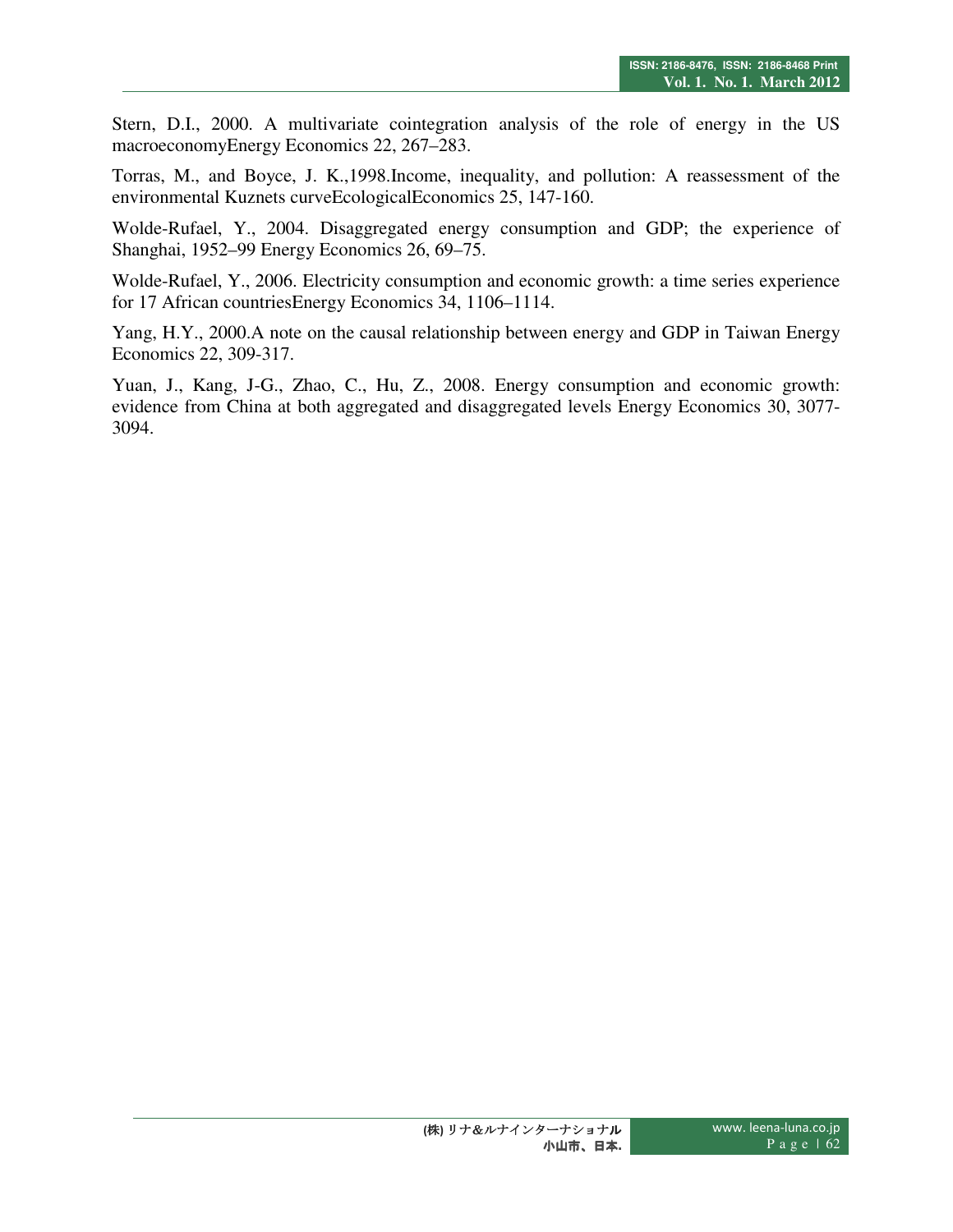| Country            | Code       | Country               | Code                        | Country              | Code       |
|--------------------|------------|-----------------------|-----------------------------|----------------------|------------|
| Albania            | <b>ALB</b> | Ethiopia              | <b>ETH</b>                  | Malta                | <b>MLT</b> |
| Argentina          | <b>ARG</b> | Finland               | $\boldsymbol{\mathrm{FIN}}$ | Mozambique           | <b>MOZ</b> |
| Australia          | <b>AUS</b> | France                | <b>FRA</b>                  | Malaysia             | <b>MYS</b> |
| Austria            | <b>AUT</b> | Gabon                 | <b>GAB</b>                  | Netherlands          | <b>NLD</b> |
| Belgium            | <b>BEL</b> | <b>United Kingdom</b> | <b>GBR</b>                  | Norway               | <b>NOR</b> |
| Bangladesh         | <b>BGD</b> | Ghana                 | <b>GHA</b>                  | Nepal                | <b>NPL</b> |
| Bulgaria           | <b>BGR</b> | Greece                | <b>GRC</b>                  | Pakistan             | <b>PAK</b> |
| <b>Bolivia</b>     | <b>BOL</b> | Guatemala             | <b>GTM</b>                  | Panama               | PAN        |
| <b>Brazil</b>      | <b>BRA</b> | Hong Kong, China      | <b>HKG</b>                  | Philippines          | PHL        |
| Brunei Darussalam  | <b>BRN</b> | Honduras              | <b>HND</b>                  | Poland               | <b>POL</b> |
| <b>Botswana</b>    | <b>BWA</b> | Hungary               | <b>HUN</b>                  | Portugal             | <b>PRT</b> |
| Canada             | CAN        | Indonesia             | <b>IDN</b>                  | Paraguay             | <b>PRY</b> |
| Chile              | <b>CHL</b> | India                 | <b>IND</b>                  | Saudi Arabia         | SAU        |
| China              | <b>CHN</b> | Ireland               | <b>IRL</b>                  | Sudan                | <b>SDN</b> |
| Cote d'Ivoire      | <b>CIV</b> | Iran, Islamic Rep.    | <b>IRN</b>                  | Senegal              | <b>SEN</b> |
| Cameroon           | <b>CMR</b> | Iceland               | <b>ISL</b>                  | Singapore            | <b>SGP</b> |
| Congo, Dem. Rep.   | <b>COD</b> | Italy                 | <b>ITA</b>                  | Sweden               | <b>SWE</b> |
| Congo, Rep.        | COG        | Jordan                | <b>JOR</b>                  | Thailand             | <b>THA</b> |
| Colombia           | <b>COL</b> | Japan                 | <b>JPN</b>                  | Tunisia              | <b>TUN</b> |
| Cyprus             | <b>CYP</b> | Kenya                 | <b>KEN</b>                  | Turkey               | <b>TUR</b> |
| Denmark            | <b>DNK</b> | Korea, Rep.           | <b>KOR</b>                  | <b>United States</b> | <b>USA</b> |
| Dominican Republic | <b>DOM</b> | Sri Lanka             | <b>LKA</b>                  | South Africa         | ZAF        |
| Algeria            | <b>DZA</b> | Luxembourg            | <b>LUX</b>                  | Zambia               | <b>ZMB</b> |
| Egypt, Arab Rep.   | <b>EGY</b> | Morocco               | <b>MAR</b>                  |                      |            |
| Spain              | <b>ESP</b> | Mexico                | <b>MEX</b>                  |                      |            |

Table 1: List of 73 countries

Note: Sample countries are based on data available for the period 1981-2007.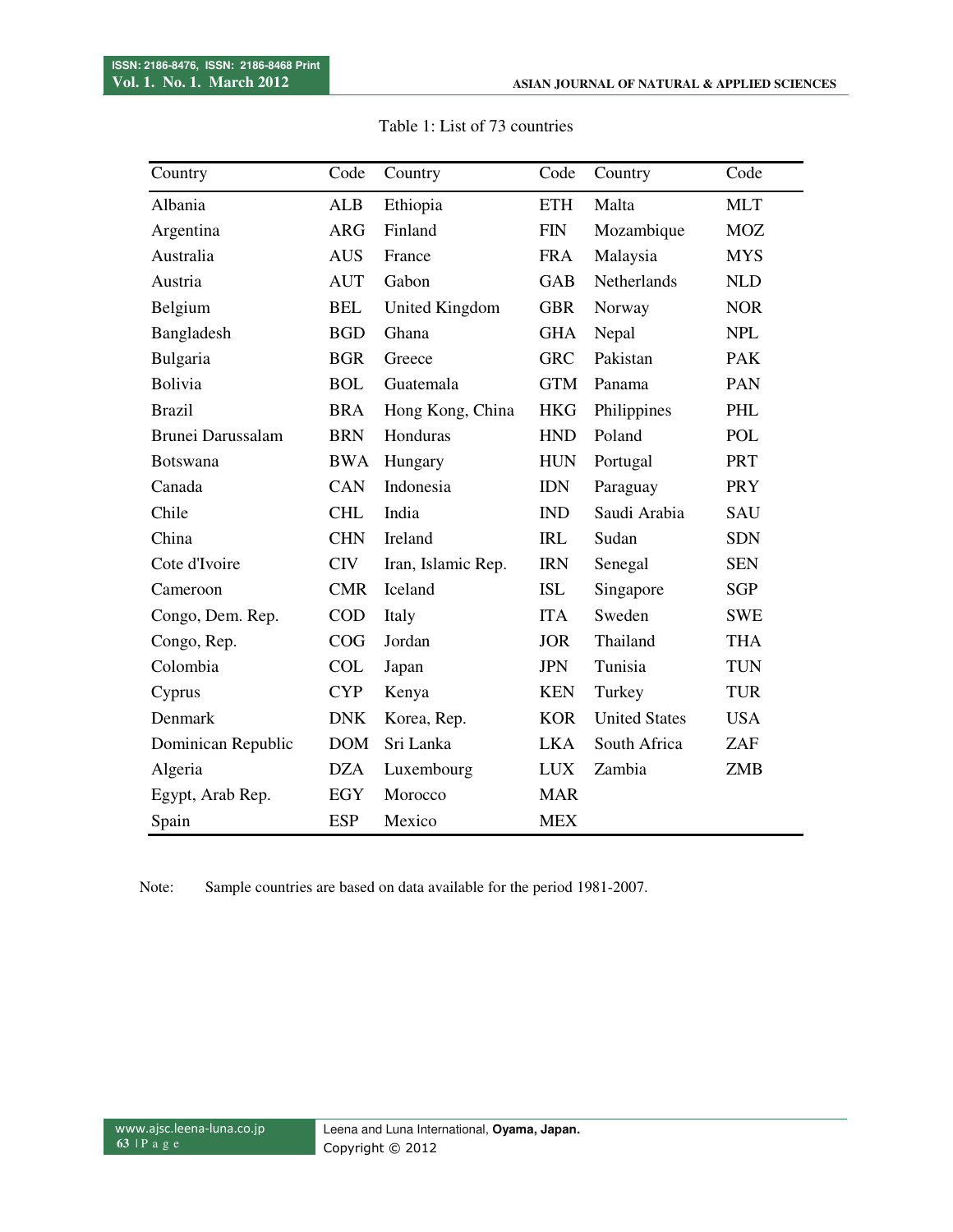| Panel A: Summary statistics |                 |           |                    |         |           |           |           |
|-----------------------------|-----------------|-----------|--------------------|---------|-----------|-----------|-----------|
|                             | CO <sub>2</sub> | pcgdp     | pcgdp <sup>2</sup> | energy  | pop       | indy      | serv      |
| Mean                        | 10.4669         | 8.8321    | 79.6095            | 9.8855  | 16.5412   | 3.4081    | 3.9619    |
| Median                      | 10.7348         | 8.9262    | 79.6777            | 9.8955  | 16.5881   | 3.4090    | 3.9935    |
| Max.                        | 15.6873         | 11.2175   | 125.8323           | 14.6484 | 20.9856   | 4.4049    | 4.5246    |
| Min.                        | 6.0943          | 5.4881    | 30.1196            | 5.7430  | 12.2016   | 1.8667    | 2.7662    |
| Std.                        | 2.0419          | 1.2663    | 21.7988            | 1.7346  | 1.6764    | 0.34629   | 0.2649    |
| <b>Skewness</b>             | 0.1410          | $-0.3942$ | $-0.1700$          | 0.2502  | $-0.1782$ | $-0.3842$ | $-0.9315$ |
| <b>Kurtosis</b>             | 2.1983          | 2.2041    | 1.9668             | 2.6282  | 3.4648    | 4.0805    | 4.0416    |
| Obs.                        | 1971            | 1962      | 1962               | 1971    | 1971      | 1961      | 1961      |

# Table 2: Summary statistics and correlation matrix

Panel B: Sample correlation of variables

| CO <sub>2</sub> | $\mathbf{1}$ |             |              |                 |             |              |              |
|-----------------|--------------|-------------|--------------|-----------------|-------------|--------------|--------------|
| pcgdp           | $0.436***$   | 1           |              |                 |             |              |              |
|                 | (0.0000)     |             |              |                 |             |              |              |
| $pcgdp^2$       | $0.426***$   | $0.997***$  | $\mathbf{1}$ |                 |             |              |              |
|                 | (0.0000)     | (0.0000)    |              |                 |             |              |              |
| energy          | $0.938***$   | $0.243***$  | $0.248***$   | 1               |             |              |              |
|                 | (0.0000)     | (0.0000)    | (0.0000)     |                 |             |              |              |
| pop             | $0.671***$   | $-0.331***$ | $-0.334***$  | $0.804\sp{***}$ | 1           |              |              |
|                 | (0.0000)     | (0.0000)    | (0.0000)     | (0.0000)        |             |              |              |
| indy            | $0.227***$   | $0.318***$  | $0.291***$   | $0.071***$      | $-0.106***$ | $\mathbf{1}$ |              |
|                 | (0.0000)     | (0.0000)    | (0.0000)     | (0.0017)        | (0.0000)    |              |              |
| serv            | $0.326***$   | $0.581***$  | $0.577***$   | $0.220***$      | $-0.077***$ | $-0.320$ *** | $\mathbf{1}$ |
|                 | (0.0000)     | (0.0000)    | (0.0000)     | (0.0000)        | (0.0006)    | (0.0000)     |              |

Note: 1. The dataset is taken from the World Development Indicator online at http://data.worldbank.org. 2. All variables are in their logarithmic form. 3.Numbers in parentheses are p-values. \*\*\*, \*\* and \* denote significance at 1%, 5% and 10% level, respectively.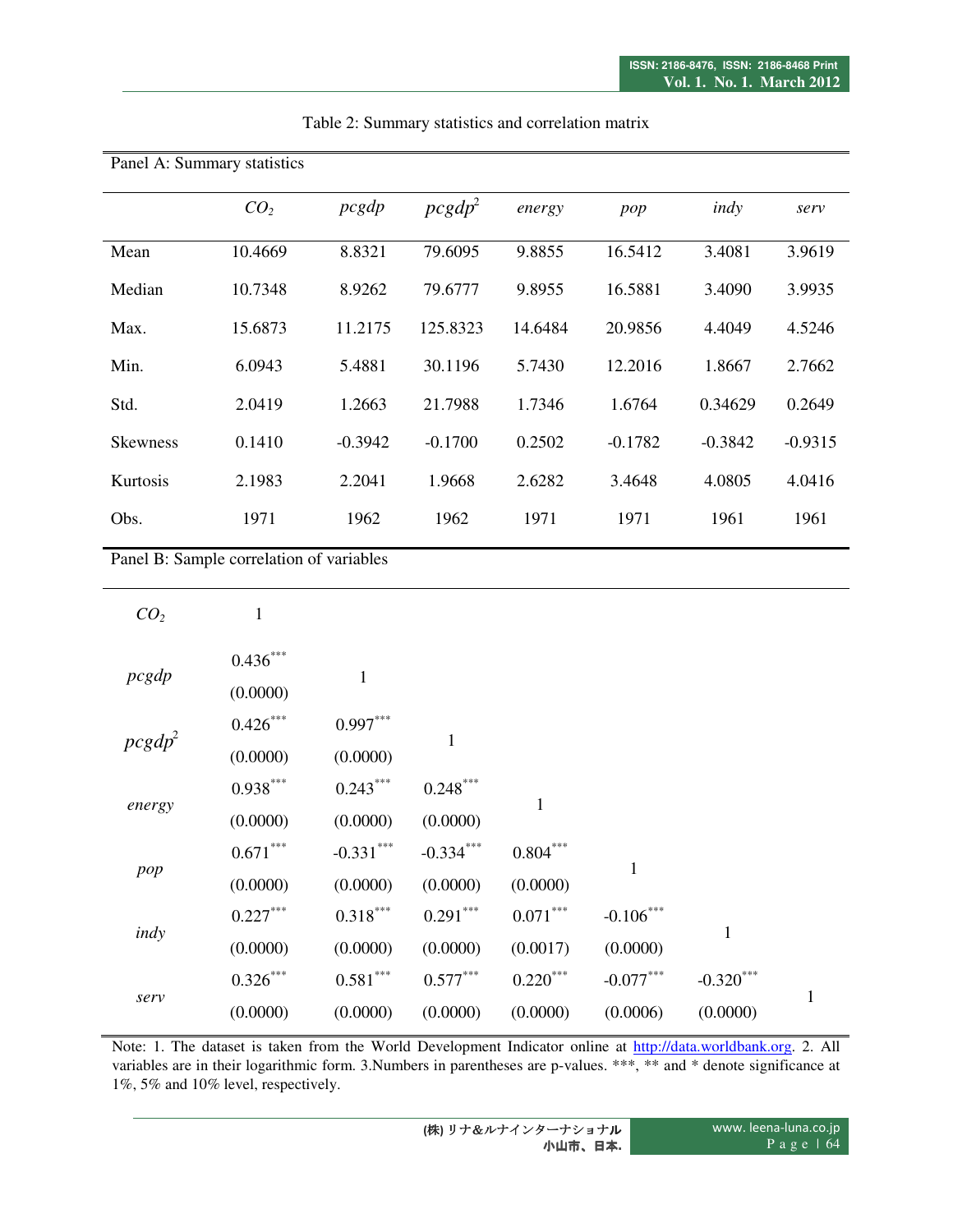| <b>Panel A: Simple information set</b> |                                        |                    |                    |                    |                    |                     |  |
|----------------------------------------|----------------------------------------|--------------------|--------------------|--------------------|--------------------|---------------------|--|
|                                        |                                        | Quantile           |                    |                    |                    |                     |  |
|                                        | <b>OLS</b>                             | 0.05 <sub>th</sub> | 0.25 <sub>th</sub> | 0.50 <sub>th</sub> | 0.75 <sub>th</sub> | 0.95 <sub>th</sub>  |  |
| constant                               | $-5.7073***$                           | 4.2436**           | $-1.1591$          | $-13.017***$       | $-8.4769$ ***      | $-0.0881$           |  |
|                                        | (1.8279)                               | (1.9318)           | (1.5681)           | (2.1707)           | (1.8146)           | (0.8926)            |  |
|                                        | $3.0777***$                            | 0.6026             | $1.6750***$        | $4.7231***$        | $3.8029***$        | $2.3\overline{179}$ |  |
| pcgdp                                  | (0.4315)                               | (0.4569)           | (0.3781)           | (0.5126)           | (0.4254)           | (0.2148)            |  |
| $pcgdp^2$                              | $-0.1384$ ***                          | $-0.0259$          | $-0.0534$ **       | $-0.2308***$       | $-0.1678***$       | $-0.0994***$        |  |
|                                        | (0.0251)                               | (0.0266)           | (0.0224)           | (0.0298)           | (0.0245)           | (0.0127)            |  |
|                                        | <b>Panel B: Energy information set</b> |                    |                    |                    |                    |                     |  |
|                                        | $-18.8921***$                          | $-23.9399$ ***     | $-23.3041$ ***     | $-19.2718***$      | $-14.5180$ ***     | $-7.7907***$        |  |
| constant                               | (0.4351)                               | (0.9696)           | (0.3342)           | (0.3298)           | (0.3398)           | (0.5971)            |  |
| pcgdp                                  | $4.1236***$                            | 4.9677***          | 4.9836***          | 4.2639***          | 3.3464***          | $2.0094***$         |  |
|                                        | (0.1015)                               | (0.2189)           | (0.0779)           | (0.0769)           | (0.0794)           | (0.1437)            |  |
| pcgdp <sup>2</sup>                     | $-0.2198***$                           | $-0.2687***$       | $-0.2658$ ***      | $-0.2270***$       | $-0.1772***$       | $-0.1096$ ***       |  |
|                                        | (0.0059)                               | (0.0128)           | (0.0045)           | (0.0045)           | (0.0047)           | (0.0086)            |  |
|                                        | $1.0557***$                            | $1.1310***$        | $1.0781***$        | $1.0276***$        | $0.9926***$        | $0.9928***$         |  |
| Energy                                 | (0.0058)                               | (0.0125)           | (0.0049)           | (0.0044)           | (0.0053)           | (0.0109)            |  |

## Table3: Parametric Results in Quantile regression

Note: \*\*\*, \*\* and \* denote significance at 1%, 5% and 10% level, respectively. The values in parentheses are standard errors.